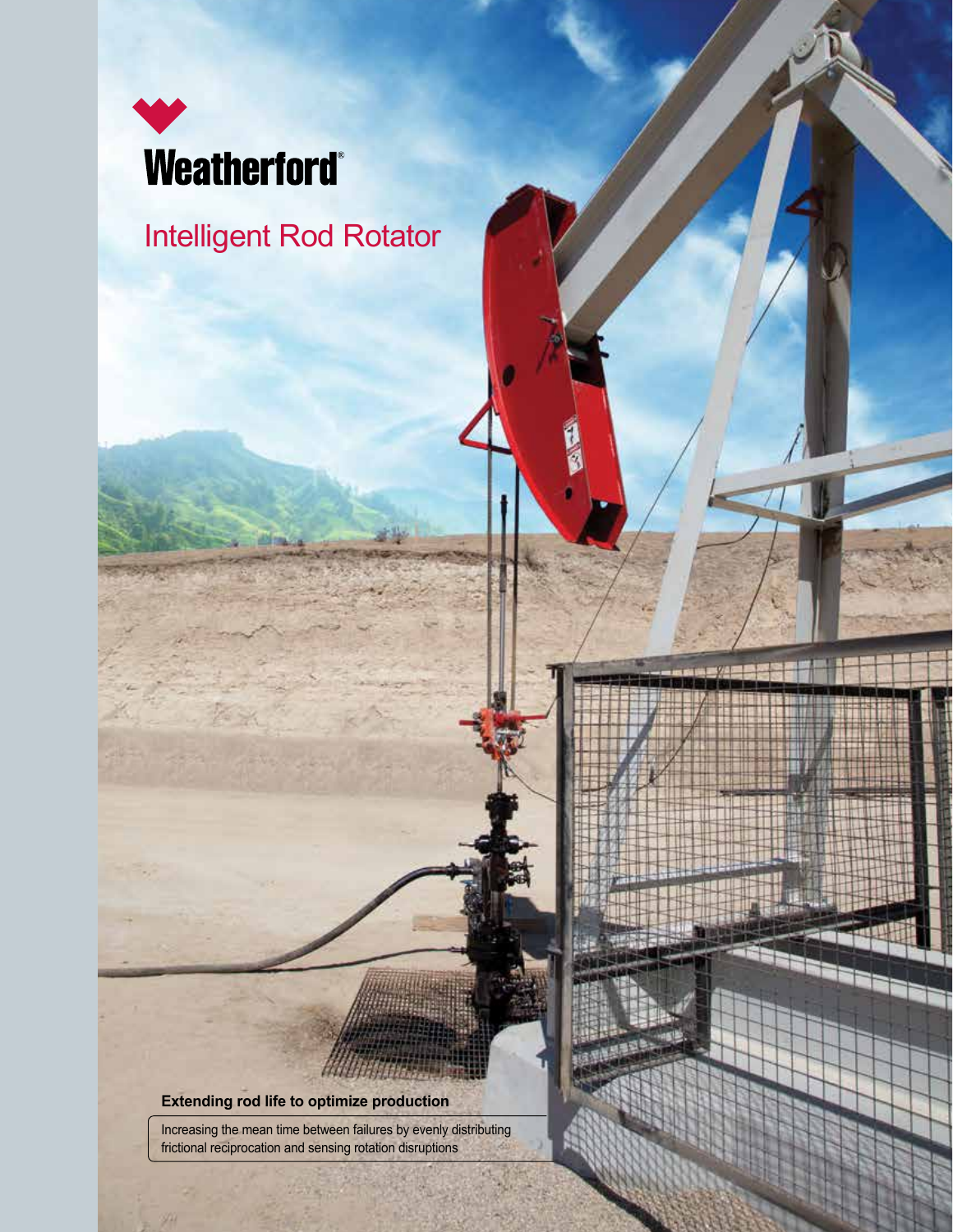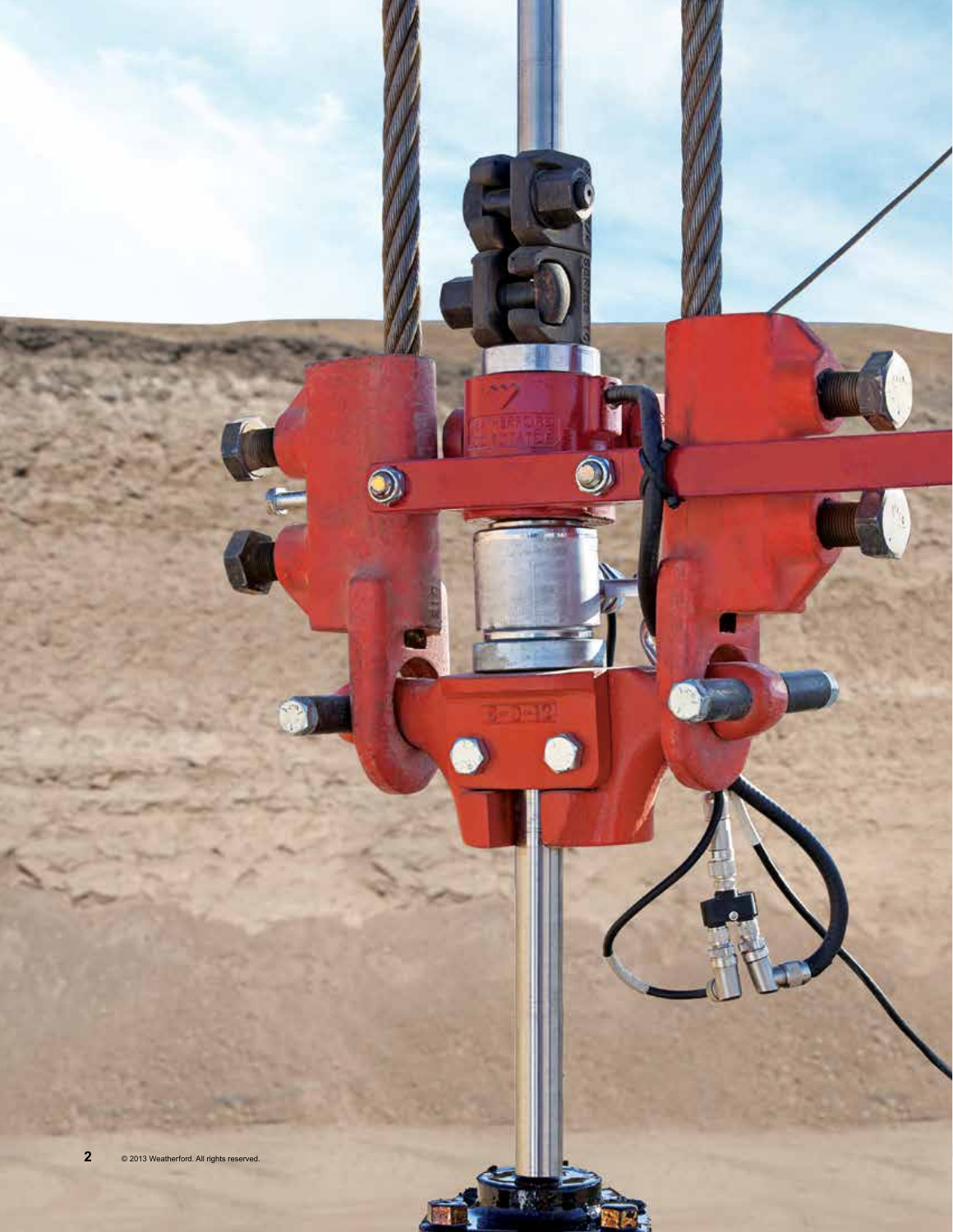

# The Weatherford intelligent rod rotator extends the working life of sucker rods to boost production in mature wells

Conventional sucker rod rotators are designed to rotate the rod string with each stroke to evenly distribute wear around the rods and couplings, rather than limiting the wear to one side. However, an ineffective rotator does little or nothing to extend the life of the rods and risks the integrity of the entire rod-pumping system. Short of going to the well site and visually verifying its operation (which itself is not foolproof), you have no way of knowing if your rotator slowed down or stopped working altogether—until now.

**The Weatherford intelligent rod rotator is an affordable, durable solution that seamlessly integrates with existing rod-pump controller systems.** 

This patent-pending device incorporates several new technologies, including an internal rotation sensor and a built-in antirotation mount that take the guesswork out of rotator failures and reduce the likelihood of lost production.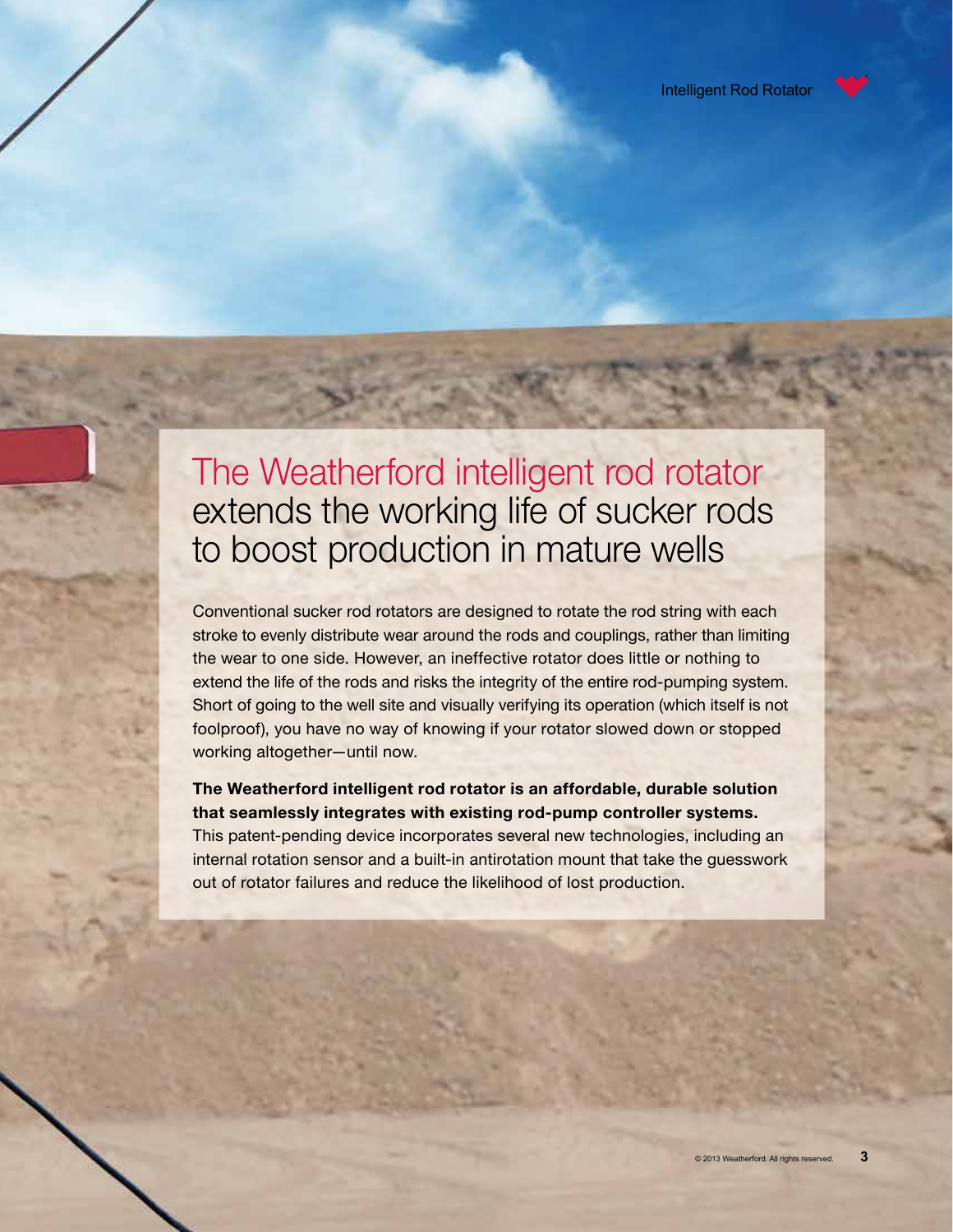# Real-time software integration optimizes production and monitoring

Weat

The intelligent rod rotator is optimized for use with the Weatherford WellPilot® rod-pump optimization controller application and the LOWIS™ life-of-well information software platform. Sensors in the rotator enable remote data tracking and initiate alarms at both the well site and the field office to alert operators if attention is needed. Because you will know the exact location of needed repairs, you can quickly deploy a service technician to keep the intelligent rod rotator operating optimally.

### *WellPilot* **rod-pump controller**

The *WellPilot* variable-speed-drive rod-pump controller helps you optimize your wells with unprecedented accuracy. The controller provides continuous control of downhole pump fillage with speed and torque override for optimum well management while storing 120 days of historical production data.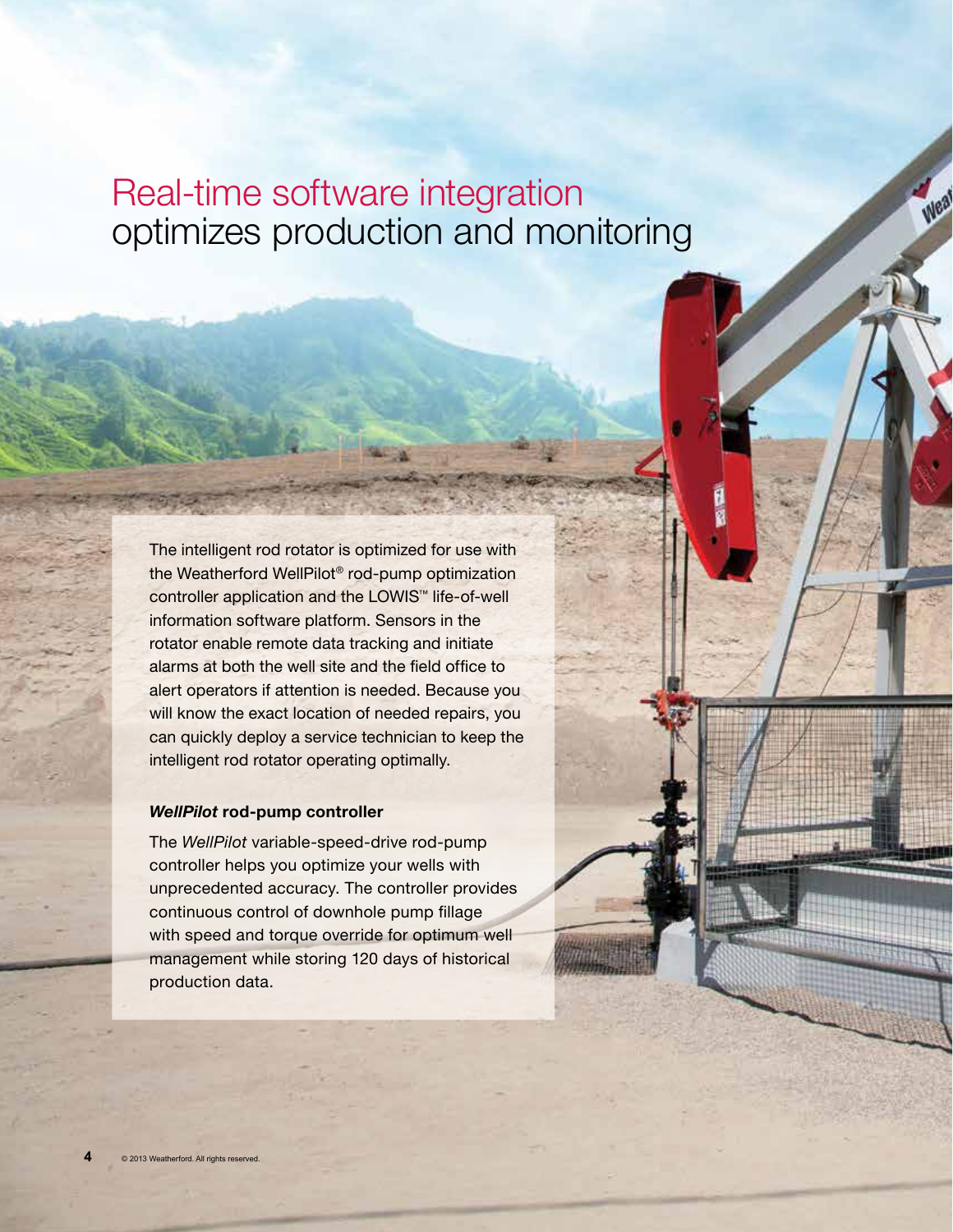

 $\frac{1}{2}$ 





J

Mertand P Scot

7

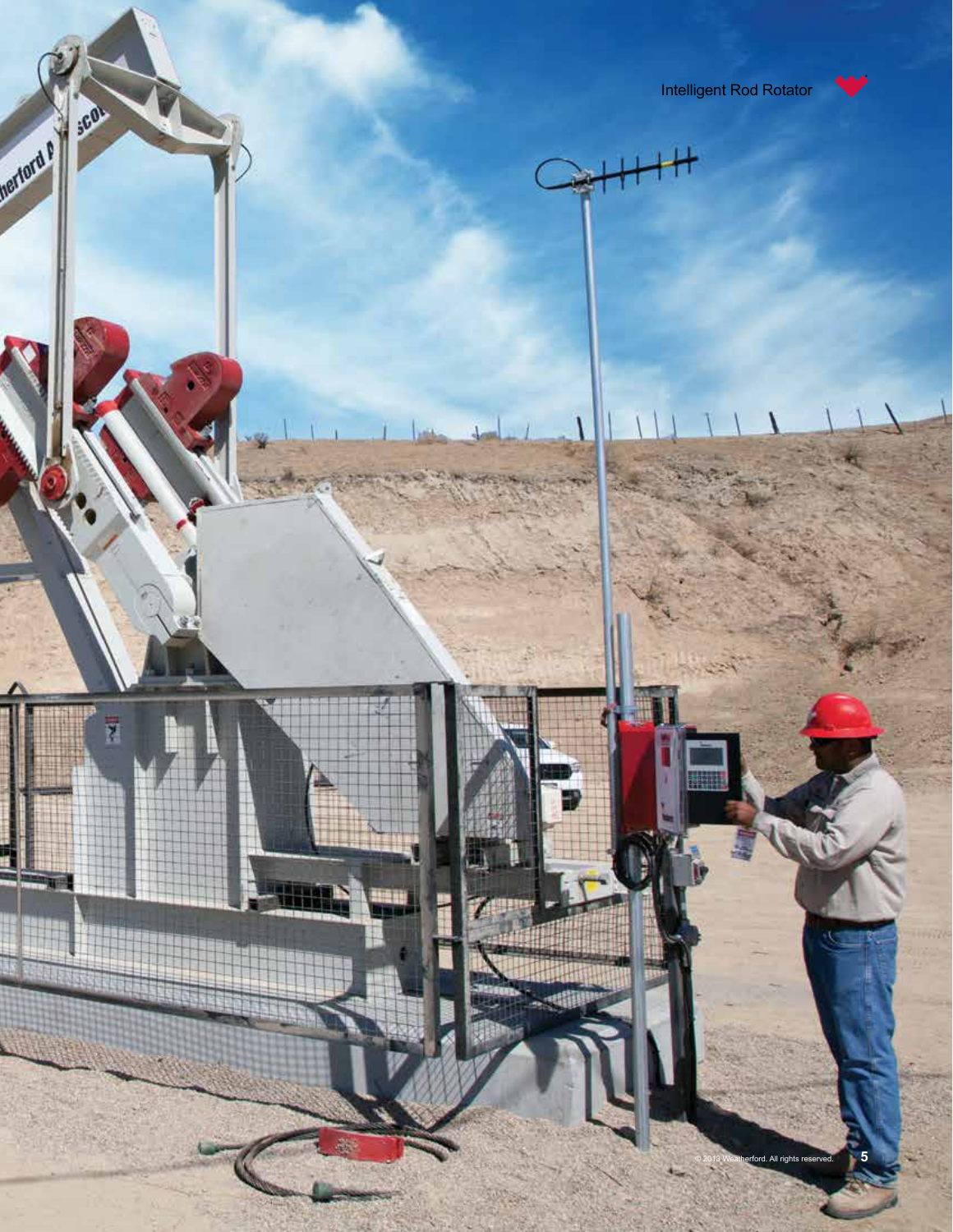Acting on a client's request, Weatherford developed the intelligent rod rotator as an affordable, efficient, and safe alternative to visual field inspection of individual wells.

Our rotator achieved the operator's objectives: reducing the time required to identify a disruption in rotator service, increasing remote well-surveillance capabilities, and reducing the likelihood of lost production. During the field trials, the system consistently and accurately notified the operator within hours of a disruption a major improvement from what had previously taken as much as 4 weeks to detect.

The Weatherford intelligent rod rotator detects and notifies operators of wellsite problems that conventional rotators cannot:

- Improper installation
- Stretched or broken cables and springs
- A mounting bracket out of position
- Failure of internal components

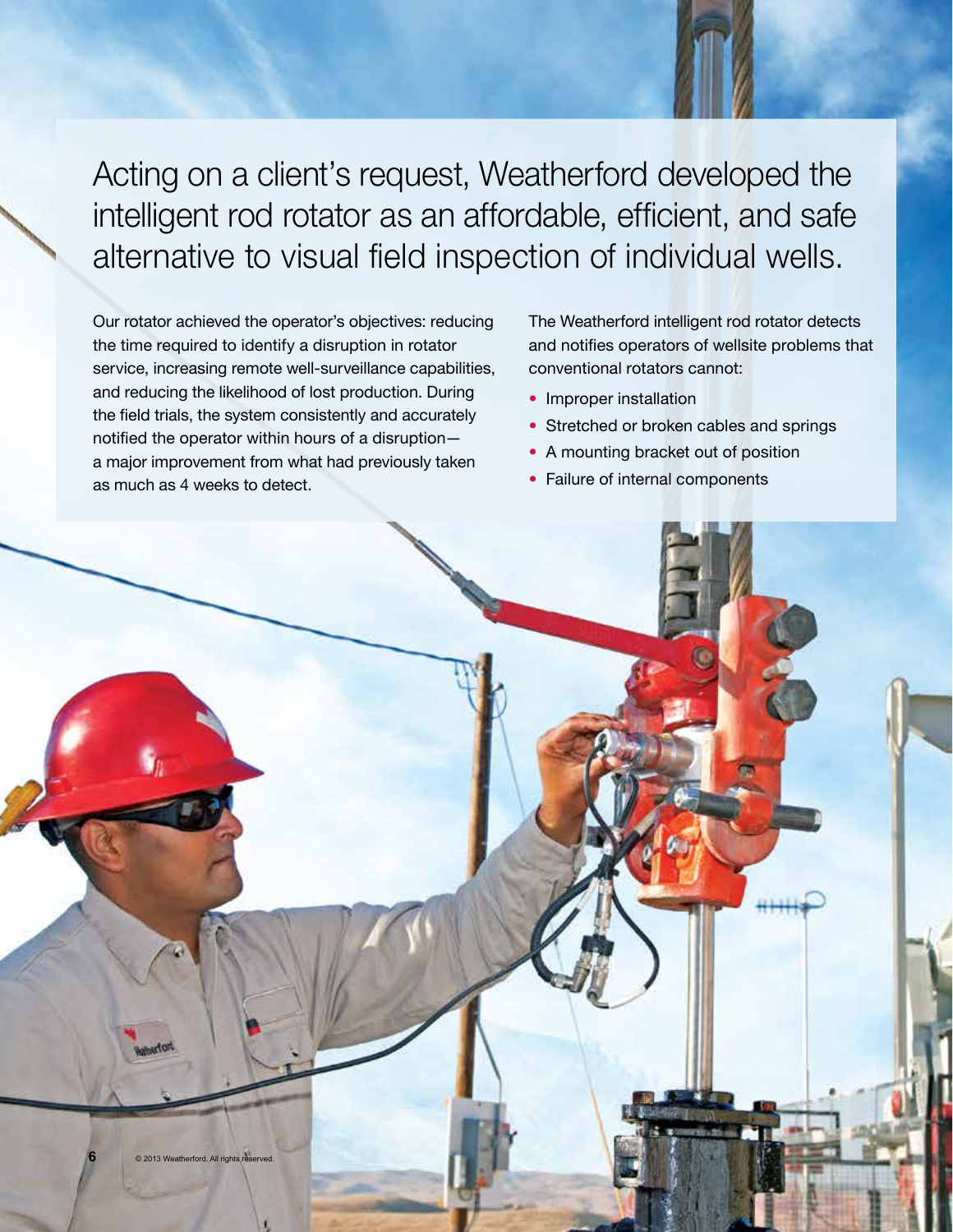



Screenshot of the intelligent rod rotator's revolution counter being trended in the LOWIS<sup>™</sup> software. The trend identifies two periods (circled in red) when the pump was running and the rotator was not working as expected. The condition generates an alarm signifying the need for attention or action.

### **The intelligent rod rotator,**

constructed of high-quality alloy steel, operates via a ratchet-driven worm-gear transmission. A cable attached to the walking beam cycles the ratchet on each stroke. The ratchet drives the gears, turning the rod string to evenly distribute wear and enable longer intervals between rod-string replacements. Used in conjunction with properly spaced rod guides, it can remove paraffin from the entire inside circumference of the tubing.

| <b>Intelligent Rod Rotator Specifications</b> |  |
|-----------------------------------------------|--|
|-----------------------------------------------|--|

|                                                | 13K              | 40K              | <b>40K-SG</b>    |
|------------------------------------------------|------------------|------------------|------------------|
| Maximum load recommended                       | 13,000           | 40,000           | 40,000           |
| Maximum output torque (ft-lbf, $N \cdot m$ )   | 110              | 250              | 250              |
|                                                | 149              | 339              | 339              |
| Polished rod sizes (in., mm)                   | 1.125 to 1.250   | 1.125 to 1.750   | 1.125 to 1.750   |
|                                                | 28.575 to 31.750 | 28.575 to 44.450 | 28.575 to 44.450 |
| Minimum opening between bridle lines (in., mm) | 4                | 7                | 7                |
|                                                | 101.6            | 177.8            | 177.8            |
| Height (in., mm)                               | 4.5              | 6.5              | 6.5              |
|                                                | 114.3            | 165.1            | 165.1            |
| Shipping weight (lb, kg)                       | 32               | 54               | 54               |
|                                                | 14.5             | 24.5             | 24.5             |
| Body material                                  | Alloy steel      | Alloy steel      | Alloy steel      |
| Actuator cable length (ft, $m$ )               | 16               | 25               | 25               |
|                                                | 4.9              | 7.6              | 7.6              |
| Lever pulls (90° per revolution)               | 30               | 80               | 160              |
| Rotation type                                  | Helical gear     | Helical gear     | Helical gear     |
| Rotator part number                            | 2016722          | 1990356          | 2005525          |

| <b>Weatherford Rotator Sensor/Cable Kit</b> | <b>Part Number</b> |
|---------------------------------------------|--------------------|
| 25-ft cable, Weatherford rod rotator kit    | 2104016            |
| 50-ft cable, Weatherford rod rotator kit    | 2105034            |
| 75-ft cable, Weatherford rod rotator kit    | 2105035            |
| 100-ft cable, Weatherford rod rotator kit   | 2174121            |